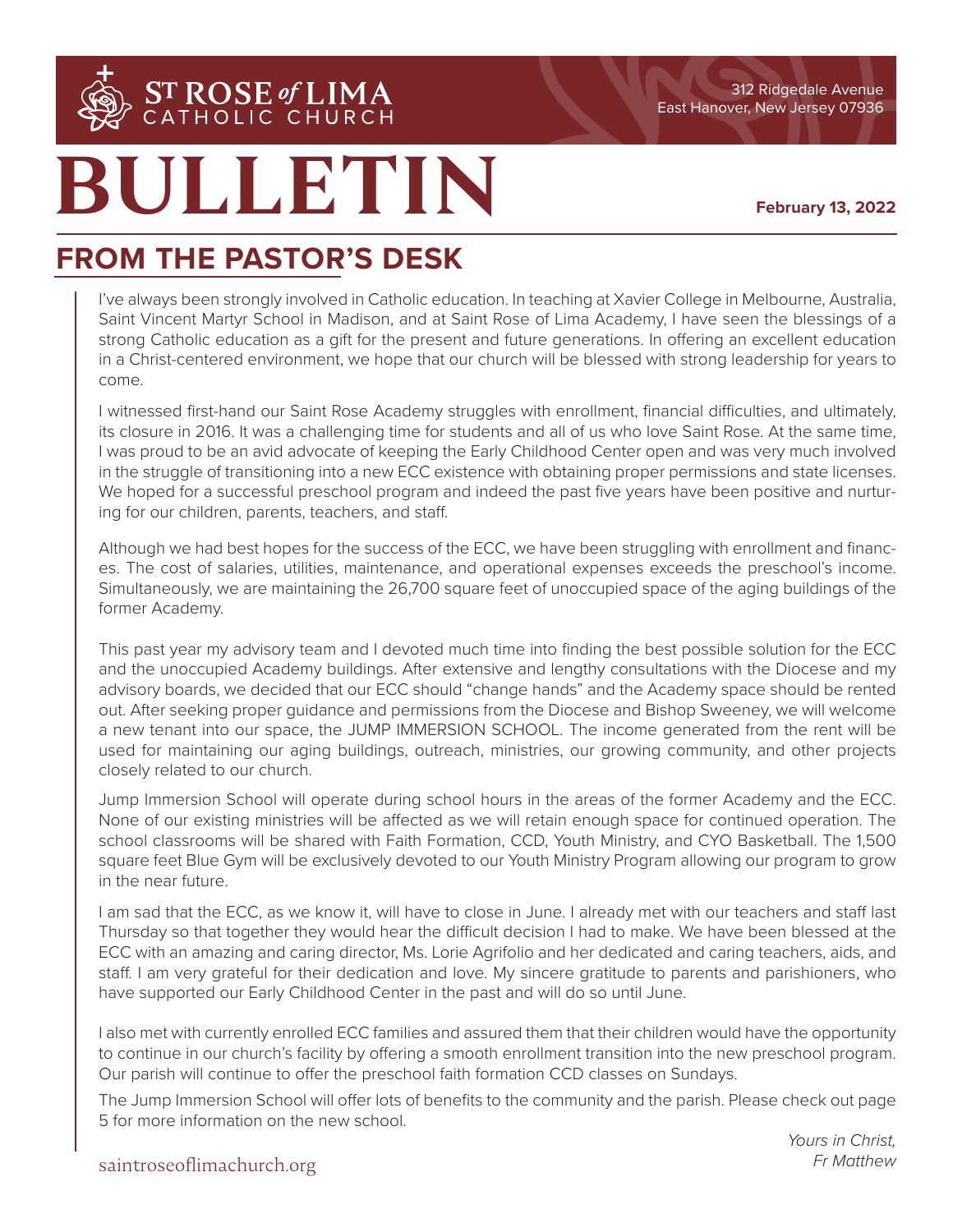## **MASS INTENTIONS**

## **Sunday, Feb 13th**<br>7:30 For the

- For the People of the Parish
	- † Benjamin Karpinski by Annmarie Karpinski
	- † Elisabeth Dissler by Franz & Marianne Hubert
- 9:15 <sup>+</sup> Gloria Valvano by The Valvano Family
- † Dolores DePaolis by Mimi O'Dell
- 10:30 <sup>+</sup> Catherine Williams by Family
- † Maureen Lazur by Family
- 12:15 <sup>+</sup> Lenny Caputo by Anna Marrano † Jim DiPetrillo by Family
- 7:00 † Aida Garcia by Deborah Bregna † Esperanza Iglesias by Deborah Bregna

## **Monday, Feb 14th**<br>9:00 <sup>+</sup> Nick De

- <sup>+</sup> Nick DeFinis (16th Ann.) by Family
	- † Antonio DeFranco by Teresa Falduto

### **Tuesday, Feb 15th**

- 9:00 <sup>+</sup> Lorraine T. Scarpa by Husband
	- † Anthony Scarpa Jr by Father

## **Wednesday, Feb 16th**

<sup>+</sup> Marianne Andriola by Theresa A Beyer † Domenica Servedio by Angie and Anna

- **Thursday, Feb 17th** <sup>+</sup> Ruth DiDemico by Lois Fallon
	- † Concepcione Romanowsky by Millie Kowolski

## **Friday, Feb 18th**

<sup>+</sup> Richard Loehwing by The Vitiello Family † Rose Cooper by Sheila Tomlinson

## **Saturday, Feb 19th**

- Intentions to The Blessed Mother (Other)
	- † Catherine Williams by Family Pro Populo
- † June Wallo by Dolores Lynch
- 5:30 † Michael Pico by Lillian Sarno
	- † Lorraine by Dolores Lynch

## **Sunday, Feb 20th**<br>7:30 **For the**

- For the People of the Parish
	- † Elisabeth Dissler by Theodor & Susan Hubert † Annibale Spiniello by The Forgione Family
- 9:15 <sup>+</sup> Anna Incognito by Anna Liberto Giambettiste
	- † Gloria Abate by David and Joanne Fisher
- 10:30 † John And Olga Berlangieri by Berlangieri Family † Anna Lucia Fiorilli by Berlangieri Family
	- † Thomas and Catherine Dowd by Dowd Family
- 12:15 <sup>+</sup> Michael P. Gamba by Ralph Gamba & Family † Analiese Lieder by Michele & George Santoriello
- 7:00 † Anthony J Carpiniello by Paradiso Family
	- † Richard W. Loehwing by Lynne Fremder



## **OFFERTORY COLLECTIONS**

**Feb 6th -** \$13,843.40

*We are very grateful for your weekly contribution to St. Rose! Your generosity is vital to meet our expenses and continue our many ministries. Please note that you can give online by visiting our website, mail your envelopes to the rectory office, use our "drop-off" box by the office entrance, use one of the donation boxes in the church.*

## **ALTAR BREAD & WINE**

*For the week are offered for:* Lorraine T. Scarpa *From: Husband*

## **TABERNACLE CANDLES**

*For the week are offered for:* Anthony Scarpa Jr *From : Father*

## **BAPTISMS**

**Congratulations to the Parents of our newly baptized:** Mia Brielle McPeek Jordan Patrick McPeek

## **WEDDINGS**

**Congratulations to the newly-wed couple:** Christian Acevedo and Michelle Osorio

## **FEBRUARY ROSARY PRAYER INTENTIONS**

**Glorious Mysteries:** For the children who are preparing to receive the Sacrament of Reconciliation for the first time.

**Sorrowful Mysteries:** We pray for the ill, homebound and aged that they will know our love and prayers surround them.

**Joyful Mysteries:** For our Holy Father, Pope Francis, our Bishop Kevin and all priests, as they lead us with courage.

**Luminous Mysteries:** For the staff of our parish in thanksgiving for their lives of dedicated service to us.

## **SCAMMER IS ATTACKING OUR PARISHES**

Our parishes are being scammed with special requests for money. At times, the scammer uses a bogus email address with priest's name as the sender. Please do not reply to any email by sending them money, credit card information, gift cards, etc. unless you are absolutely certain it is legitimate. Do not click on these emails. Please forward any suspicious messages to technology@patersondiocese.org. All such requests seeking funds by email should be verified by contacting the individual who claims to have sent it. Criminals often do research and know details that make the requests seem authentic.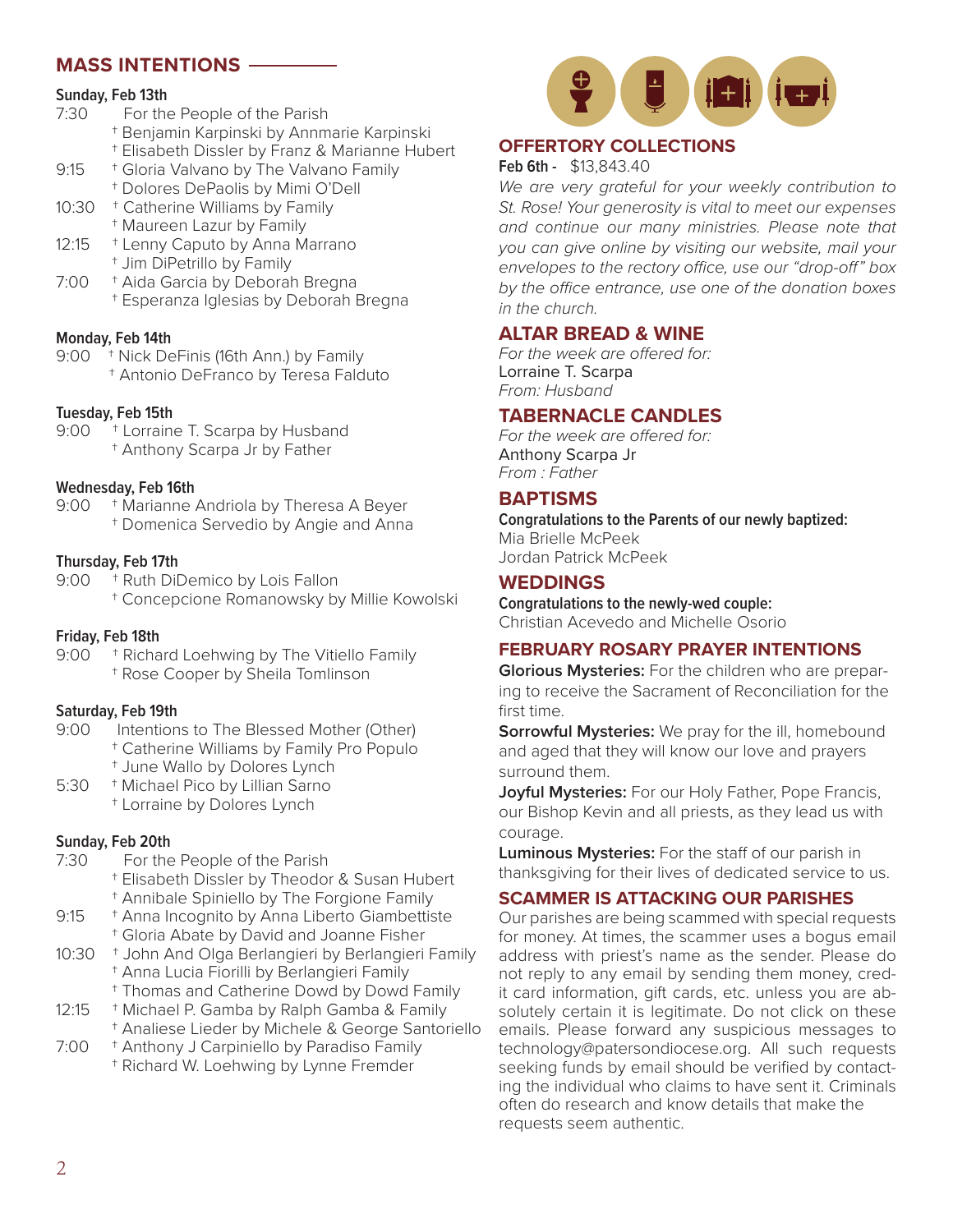## **PARISH NEWS**

## **FOOD PANTRY**

Thank you all for the generous donations. At this time the food pantry is in need of rice, water, condiments (mayo, mustard, ketchup) snacks for children, baking products, crackers, jellies (jams) jarred tomato sauces, canned fruit, fruit juices, all household, cleaning products, hand soap, shampoo, toothbrushes and all personal products. The pantry is open the 2nd and 4th Saturday of the month from 10-11am. Please check expiration dates.

## **PARISH CENSUS**

Saint Rose of Lima is implementing a Parish Census. Please help our Parish to update your records by visiting saintroseoflimachurch.org/census. The Parish Census needs to be completed by everyone who already is a parishioner, who would like to become a parishioner, or who participates in our parish life online.

### **RELIGIOUS EDUCATION**

May God bless all of the children who received the Sacrament of Reconciliation for the first time these past two weeks. A special thank you to all on our catechetical team for bringing the children to this point in the program and to the parents who have guided the children by their living example of faith.

Our Registration form for program year 2022 to 2023 will be available within the next few weeks.

## **THE SAINTS SPEAK**

"Do not try to excuse your faults; try to correct them."

### "I want to give you the formula for sanctity: first, be happy; second, study and pray; third, do good to everyone."

"If one is to do good, he must have a little courage, be ready for sacrifice, deal affably with all and never slight anybody. By following this method I have always had significant success, in fact, marvelous success."

"All my work began with a simple Hail Mary for Our Lady's help."

"Oh my children how great is Divine Providence! How generous God is to us! How much He loves us! Let us always be grateful and good! Let us love Him and never offend Him! In turn He will always provide for our needs." *St. John Bosco*

## **ARE YOU NEW TO ST. ROSE OF LIMA? WELCOME!**

Whether you are looking to register as a parishioner or just want to learn more about our parish community, call 973-887-5572 Ext 128 Monday through Friday 8:00am–3:00pm or visit our website: saintroseoflimachurch.org. Thank you for visiting us!

# **ROSARY FOR LIFE**

We invite you to pray with us the "Rosary for Life" on the 3rd Saturday of every month at 2pm in the cafeteria under the church. NJ passed a Bill to permit abortion throughout all 9 months. Please come and pray with us. Save the Date - February 19th.

 *Respect Life Committee*

## **KNIGHTS OF COLUMBUS**

Wives Appreciation Mass - Monday, February 14, 2022 - St. Rose of Lima Church - 6:30 PM

- After Mass, Coffee & Cake Refreshments in the Labrecque Hall (Lower Cafeteria)

## **EAST HANOVER HEALTH DEPT OFFERS**

SMAC Blood testing Program to EH and Roseland Residents, Saturday, March 12th, 8 am to 10 am. There is a fee for the clinic and tests offered. Please call the Health Department at 973-888-6035 for more information - Monday through Friday from 8:30am to 4:30pm and to make an appointment.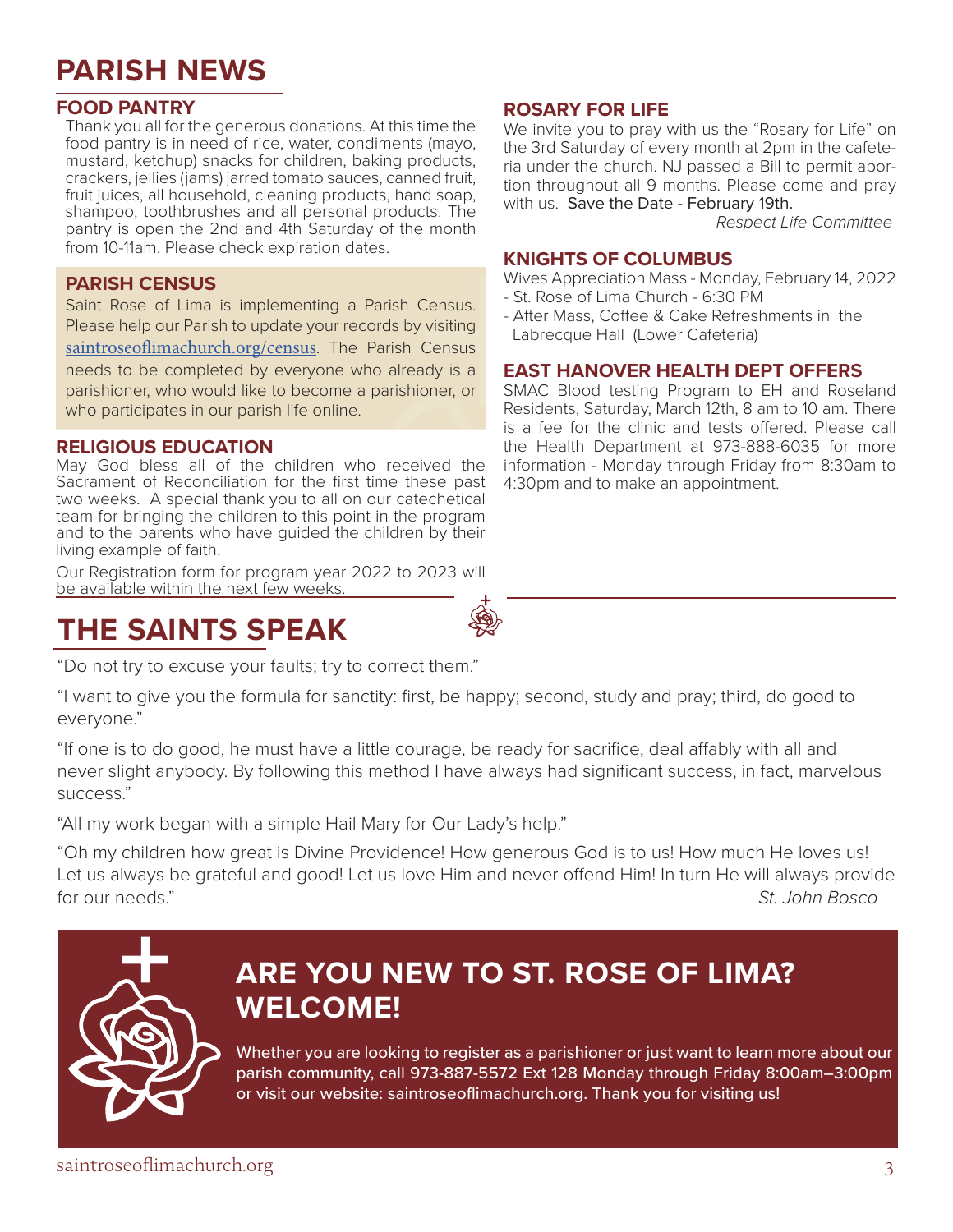## **BIBLE STUDY SPRING 2022**

This Lenten Season St. Rose will continue the bible study from the Augustine Institute called "Evangelization and the Acts of the Apostles."

The Acts of the Apostles is generally considered part-2 of the Gospel of Luke and explains how Jesus' plan to institute his church came to fruition. It explains how the gospel spread after Jesus' death, resurrection and ascension from Jerusalem, through the surrounding areas of Judea and Samaria, and across the whole Roman Empire. Our Church today is being called to Evangelization, and as we study the Acts of the Apostles, we will take particular note of their work of Evangelization and how it should impact our lives today.

The teachings of this study are led by Dr. Mary Healy who combines insightful biblical study with Church teaching and practical advice to show how modern Catholics can effectively impact their world for Jesus Christ. She explores topics such as the call of Jesus to evangelize, the power of the Sacraments, the role of charisms for building up the Body of Christ, techniques from St. Paul for reaching a secular culture, and more.

Our study also incorporates prayer using the Lectio Divina approach of reading, reflecting, responding, and contemplating the Acts of the Apostles. The accompanying workbook also offers reflections of classic artistry and how Art can be used to deepen our prayer and understanding of scripture.

Our group will be meeting on Thursday evenings from 7-8:30 pm in the cafeteria. The sessions are scheduled this Spring as follows. For further details or to register, please email Deacon Ron at RonForino@aol.com

#### Spring Schedule, 7:00 - 8:30pm in the cafeteria

- Feb 24th The Institution of the Sacraments and the Spirit March 10th Leadership in the Church
- March 17th Charisms in the Holy Spirit
- March 31st Joy in Persecution
- April 21st The Growth of the Church in the midst of the Roman Empire

*From Deacon Ron*

## **TWEETS FROM POPE FRANCIS**



### **Pope Francis • @Pontifex Feb 8**

"Today, Feast of Saint Bakhita, #LetsPrayTogether for the victims of human trafficking, a crime that primarily affects women and girls. Let's work together for an economy of care and to eliminate all inequalities. #PrayAgainstTrafficking"

### **Pope Francis • @Pontifex Feb 8**

"Human trafficking is violence! The violence suffered by every woman and girl is an open wound on the body of Christ, on the body of all humanity, a deep wound that affects every one of us too. #PrayAgainstTrafficking"

### **Pope Francis • @Pontifex Feb 6**

"The Lord climbs into the boat of our lives when we have nothing to offer Him; to enter our voids and fill them with His presence; to make use of our miseries to proclaim His mercy. #GospeloftheDay (Lk 5, 1-11)."

## **Pope Francis • @Pontifex Feb 5**

"God's grace is offered to everyone; and many who are the least on this earth will be the first in heaven (cf. Mk 10:31)."

### **Pope Francis • @Pontifex Feb 2**

"The saints are friends with whom we can grow in friendship. We all need friends who can help us deal with life. This is the trust which enlivens us when we turn to the saints in the decisive moments of our lives. #GeneralAudience."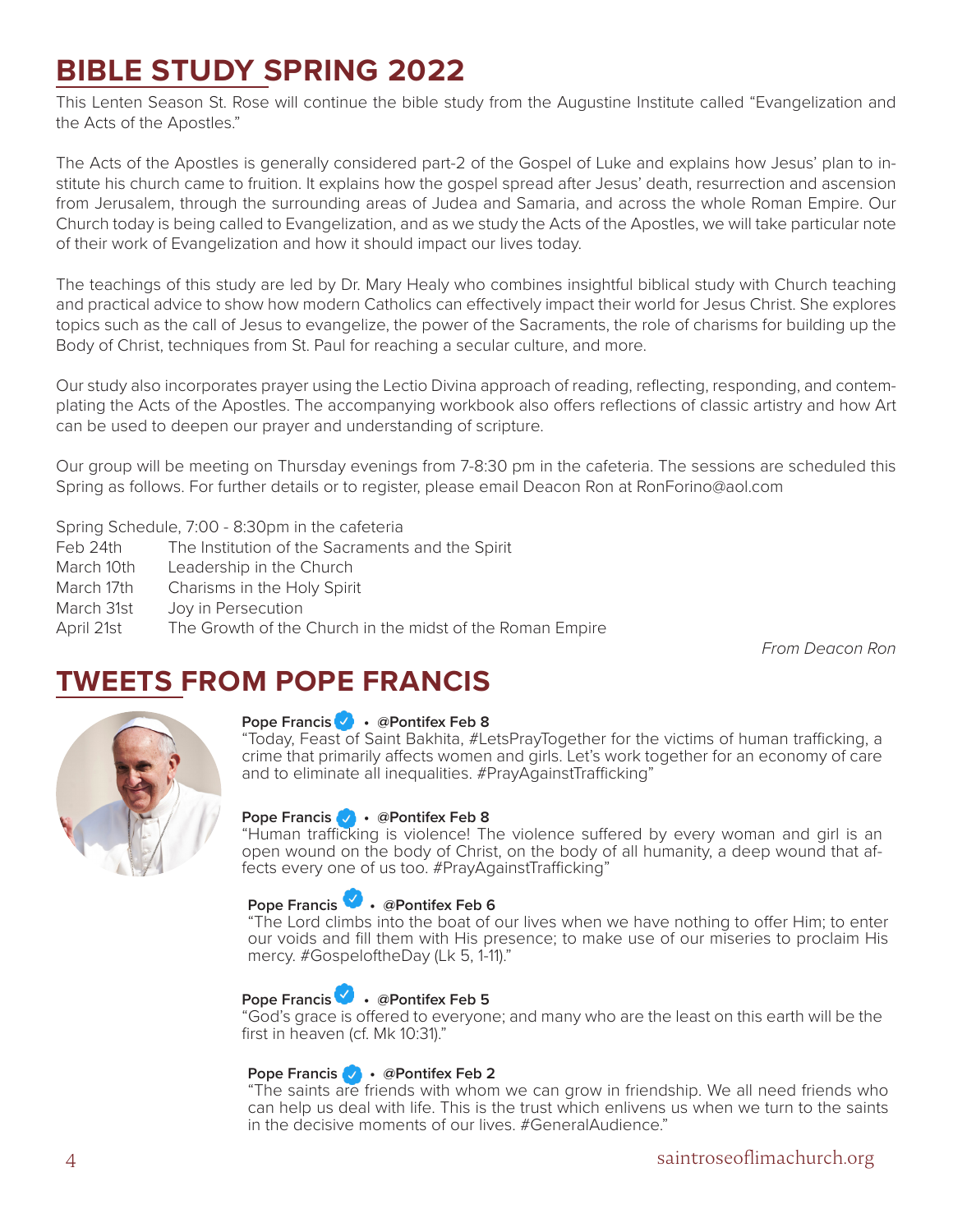# **JUMP IMMERSION SCHOOL**

Jump Immersion School is very excited to become a part of St. Rose of Lima's community! We sincerely look forward to many years together, building on the idea that it takes a community to raise the next generation of leaders.



We would love to share with you a little bit about our journey and how we ended up at St. Rose of Lima church. Jump has been teaching children the love of learning a second language fluently via all the core subjects in Math, Science, Language Arts, Music, Arts and Public Speaking in Livingston, NJ since 2012. Our move to St. Rose of Lima is for the purpose of joining a community where we can grow to Fifth Grade by 2024. Jump Immersion School is also in other churches in Edison, Summit and Scotch Plains since 2004.

### Why Jump?

We care deeply for the world we leave behind to our future generations. It is more than just a school. We are a platform in which children will learn kindness, social and cultural awareness, academic achievement, and most importantly, the emotional and cognitive significance in realizing that there is more than one way to say the word "tree".

Our Purpose: To offer a top immersion education in a loving and caring environment.

Our Mission: Affordable language immersion excellence to develop the global leaders of tomorrow.

We believe that education is the one equalizer in life. It is the only gift we can give our children that does not depreciate. Any child can succeed. Any child can tip the scale and any child can lead if given the chance. We at Jump are honored to be one chapter in your child's life. It is our goal to care for them and leave a positive and lasting impression.

Who we are: We are an all-inclusive school that focuses on children's natural ability to learn a second language at a very young age. Our goal is to ensure that your children not only learn all their core subjects as required by the State of NJ but also to learn a second language fluently all while learning the values that we hold dear, such as work ethic, love of learning and virtues.

What grades do we offer? We currently offer preschool from 2 years old to 4 years old and Elementary school from Kindergarten – Third Grade. We will grow to 5th grade by 2024. Jump also offers before and after care from  $7:30$  am  $-6:00$  pm.

### In Conclusion:

In this past month, I have gotten to learn more about Father Mathew's vision at St. Rose of Lima and I believe wholeheartedly that we align in many ways. We have only the best of intentions for St. Rose and for the new school. We will work very closely with Father Mathew to ensure the continuity of the preschool and the growth that will inevitably occur due to the passion and conviction we both have.

How can you meet us? Join us for an information session by RSVP'ing at: www.jumpimmersion.com/saintrose

saintroseoflimachurch.org Jackie Sanin, Jump Immersion School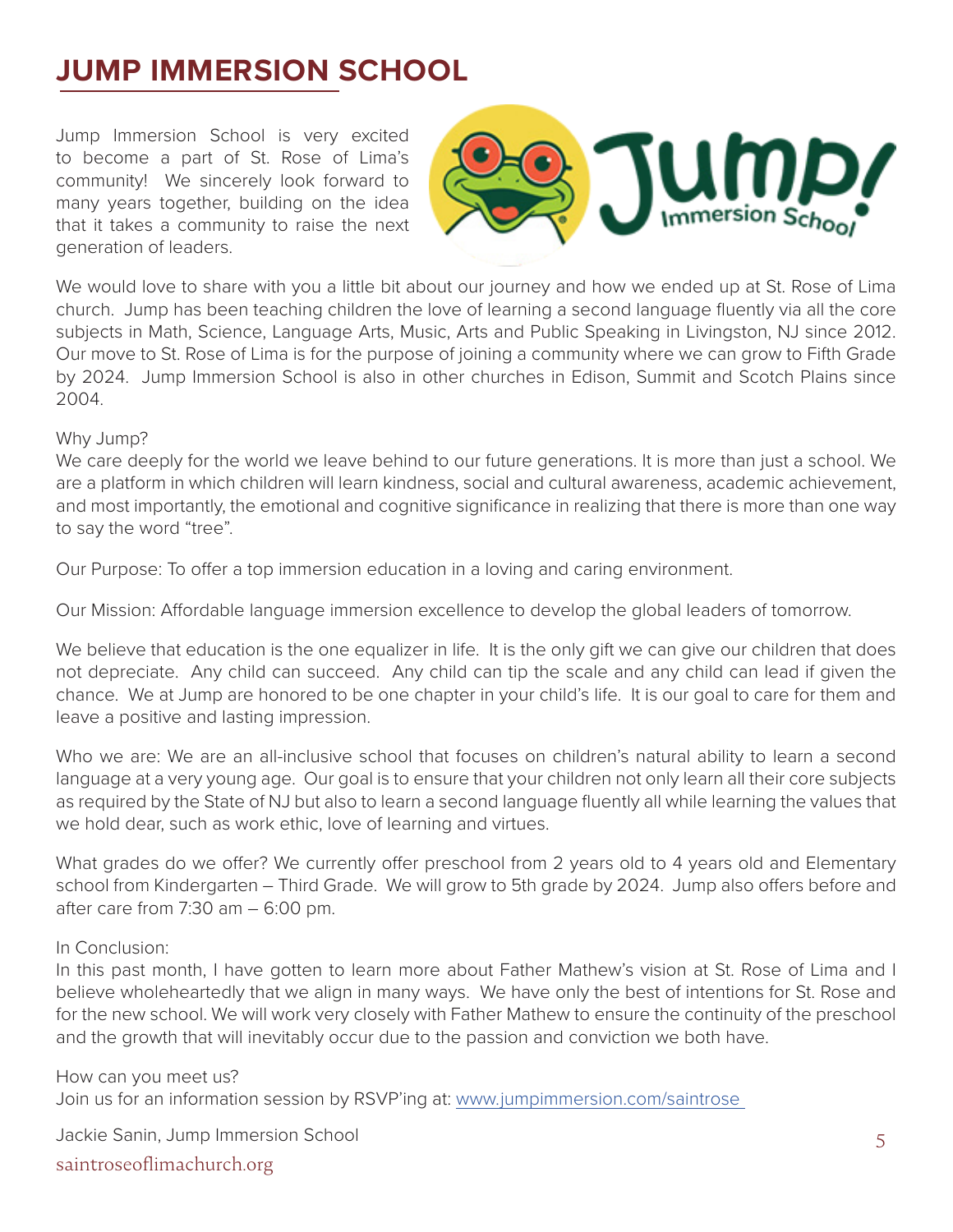# **PARISH DIRECTORY**

#### **Address** 312 Ridgedale Avenue, East Hanover, New Jersey 07936

 **Parish Office:** 973-887-5572 **Fax:** 973-884-0476

 **Hours:** Monday–Friday 8:00am–3:00pm

*In case of a TRUE EMERGENCY, death or funeral, after office hours, please call* **973-887-5572** *and press "3" to reach a priest*

| <b>Pastor</b><br><b>Bishop Emeritus</b><br><b>Permanent Deacons</b> | Fr. Matthew Kranc<br>Most Rev. Arthur J. Serratelli<br>Deacon Vincent Leo<br>Deacon Ron Forino<br>Deacon Alfredo Fanelli | Ext. 125<br>973-985-8832<br>973-887-2963 | fr.matthew@saintroseoflimachurch.org<br>www.bishopserratelli.org<br>pegleo5@gmail.com<br>ronforino@aol.com<br>assisi410@aol.com |
|---------------------------------------------------------------------|--------------------------------------------------------------------------------------------------------------------------|------------------------------------------|---------------------------------------------------------------------------------------------------------------------------------|
| <b>Parish Secretary</b>                                             | Cathleen Seborowski                                                                                                      | Ext 128                                  | cseborowski@saintroseoflimachurch.org                                                                                           |
| Director of Religious Education & Youth Protection Coordinator      |                                                                                                                          |                                          |                                                                                                                                 |
|                                                                     | <b>Bernadette Caponegro</b>                                                                                              | 973-887-0357                             | bcaponegro@saintroseoflimachurch.org                                                                                            |
| <b>Confirmation &amp; Youth Ministry</b>                            |                                                                                                                          |                                          |                                                                                                                                 |
|                                                                     | Lisa Paradiso                                                                                                            | 973-599-2944                             | Iparadiso@saintroseoflimachurch.org                                                                                             |
| <b>Bulletin &amp; Confirmation Assistant</b>                        |                                                                                                                          |                                          |                                                                                                                                 |
|                                                                     | Tanya D'Souza                                                                                                            | 973-599-2944                             | tdsouza@saintroseoflimachurch.org                                                                                               |
| <b>Director of Early Childhood Center</b>                           |                                                                                                                          |                                          |                                                                                                                                 |
|                                                                     | Lorie Agrifolio                                                                                                          | 973-887-1801                             | lagrifolio@stroseacad.org                                                                                                       |

## **SACRAMENTS**

#### **Baptism**

To make arrangements for Baptism please call Fr. Matthew.

#### **Reconciliation**

Saturdays at 8:15 - 8:45am & 4:45 - 5:15pm

Due to COVID-19, we take strict precaution measures to protect priests and our community.

#### **Marriage**

Please contact Fr. Matthew and set up an appointment.

#### **Anointing of the Sick**

Please notify the parish office of any need for a home or hospital visit.

## **PARISH OPPORTUNITIES**

#### **RCIA**

Rite of Christian Initiation of Adults is a program for people who seek full initiation into the Catholic Church. Please contact Deacon Ron Forino.

#### **Miraculous Medal Novena**

Following 9am Mass on Saturday

#### **Knights of Columbus**

**Grand Knight:** Richard Koscielak 973-632-6407

Masks are optional.

- Officers Meetings 1st Wednesday of the Month - 7:30 PM - Lower Cafeteria
- Month 7:30 PM Lower Cafeteria
- Resume 4th Monday of the Month 7:30 PM - EH K of C Lounge Use & EH K of C Social Gathering
- Interested in Joining the Awesome EH K of C - Contact -- Membership Director Bob Leach - (908)-447-7785
- New "EH K of C Lounge" (Next to Lower Cafeteria) - "Now Open To Brother Knights"

#### **Devotion to Padre Pio**

Following the 9am Mass on Friday

### **Adoration of the Blessed Sacrament**

Every Tuesday 8am-8:45am Every Wednesday 1pm-2pm First Fridays at 6pm

#### **First Saturday Devotion to Our Lady of Fatima**

Following 9am Mass

#### **Porziuncola Fraternity, OFS**

The Porziunola Fraternity will meet after 9:00am mass on February 19 in Messina Hall

#### **Rosary Altar Society**

The next meeting is Wednesday, March 9th at 7pm in the church.





#### **THANK YOU TO JOHN AND CYNTHIA TREZZA FOR THEIR CONTINUOUS GIFT OF OUR MA-SONRY RENOVATIONS AND SNOW PLOWING DURING THE WINTER SEASON.**

Essex & Morris Contracting Co. Inc. is an industry leading paving, concrete and masonry contractor. It is dedicated to utilizing quality products and methods to accomplish perfection visually and structurally. Asphalt, Driveways, Parking Lots, Concrete, Curbing, Sidewalks, Patios, Belgium Block, Blue Stone, Pavers, Steps, Retaining Walls

**(973) 676-8590 • Essexmorriscontracting.com**

**THANK YOU TERRIE NEUMAN AND TKO PROPERTIES FOR YOUR CONTINUOUS GIFT OF THE BEAUTIFUL FLOWERS IN THE PLANTERS IN FRONT OF THE CHURCH**

• General Meetings - 2nd Monday of the